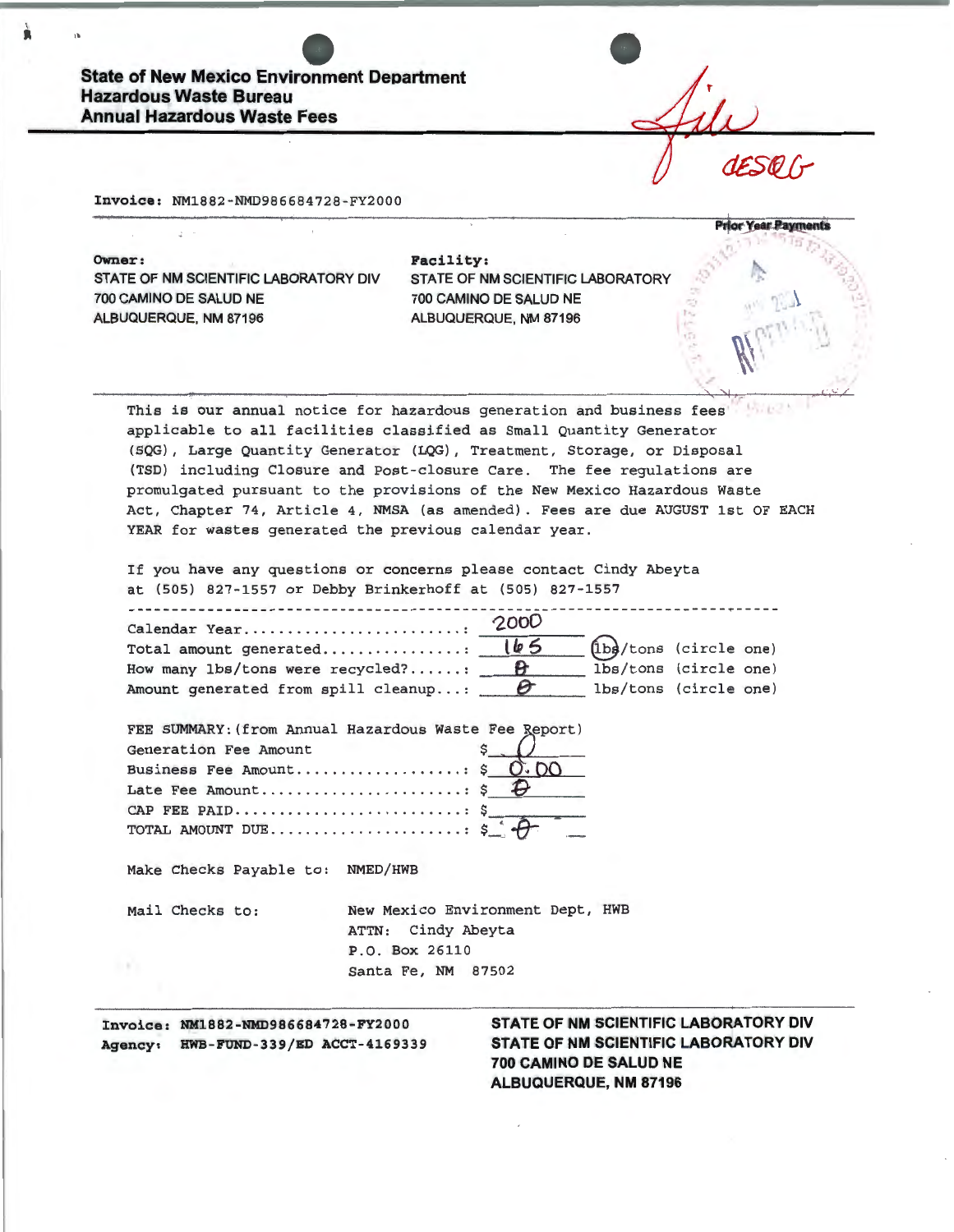# NEW MEXICO ENVIRONMENT DEPARTMENT HAZARDOUS WASTE BUREAU ANNUAL HAZARDOUS WASTE FEE REPORT

#### Note: Complete and return this report with your invoice and payment

**SECTION I: FACILITY INFORMATION AND IDENTIFICATION** 

| Facility Name: Scientific Laboratory Division - New Mexico Department of Health |
|---------------------------------------------------------------------------------|
| EPA Identification Number: NMD 986684728 Phone: 505-841-2585                    |
| Facility Address: 700 Camino De Salud                                           |
| Albuguerque NM 87106                                                            |
| Mailing Address: $P_1 \theta_1 \theta_2 \mu + 700$                              |
| Albuguergue MM 87196-4700                                                       |
| Facility Contact: Eleanor Williams                                              |
| Title: Director- Quality Control                                                |

*The New Mexico Hazardous Waste Generator Fees are comprised of two parts, a Business Fee and a Generation Fee. The Business Fee is determined by your generator status and the Generation Fee is determined by the amount of non-recycled hazardous waste, which is generated by the facility. It is important to note that your generator status is determined by adding the recycled and non-recycled hazardous waste generated by your facility each month.* 

## *GENERATOR STATUS:*

- If you generate 220 lbs. (100 kg.) or less of hazardous waste (recycle and non-recycled) per month, you are a Conditionally Exempt Small Quantity Generator (CESQG).
- If you generate more than 220 lbs.  $(100 \text{ kg.})$  but less that 2,200 lbs.  $(1000 \text{ kg.})$  of hazardous waste (recycled and non-recycled) per month, you are a Small Quantity Generator (SQG).
- If you generate more than 2,200 lbs. (1000 kg.) of hazardous waste (recycled and nonrecycled) per month, you are a Large Quantity Generator (LQG).

THIS FORM AND RETURN TO OUR OFFICE.

NOTE: IF YOU GENERA TED SQG OR LQG QUANTITIES IN ANY CALENDAR MONTH, THAT IS YOUR GENERA TOR STATUS FOR THE CALENDAR YEAR COMPLETE SECTION II TO DETERMINE YOUR GENERA TOR STATUS AND GENERATION FEE. IF YOU ARE A CESOG, YOU DO NOT OWE ANY FEES. PLEASE COMPLETE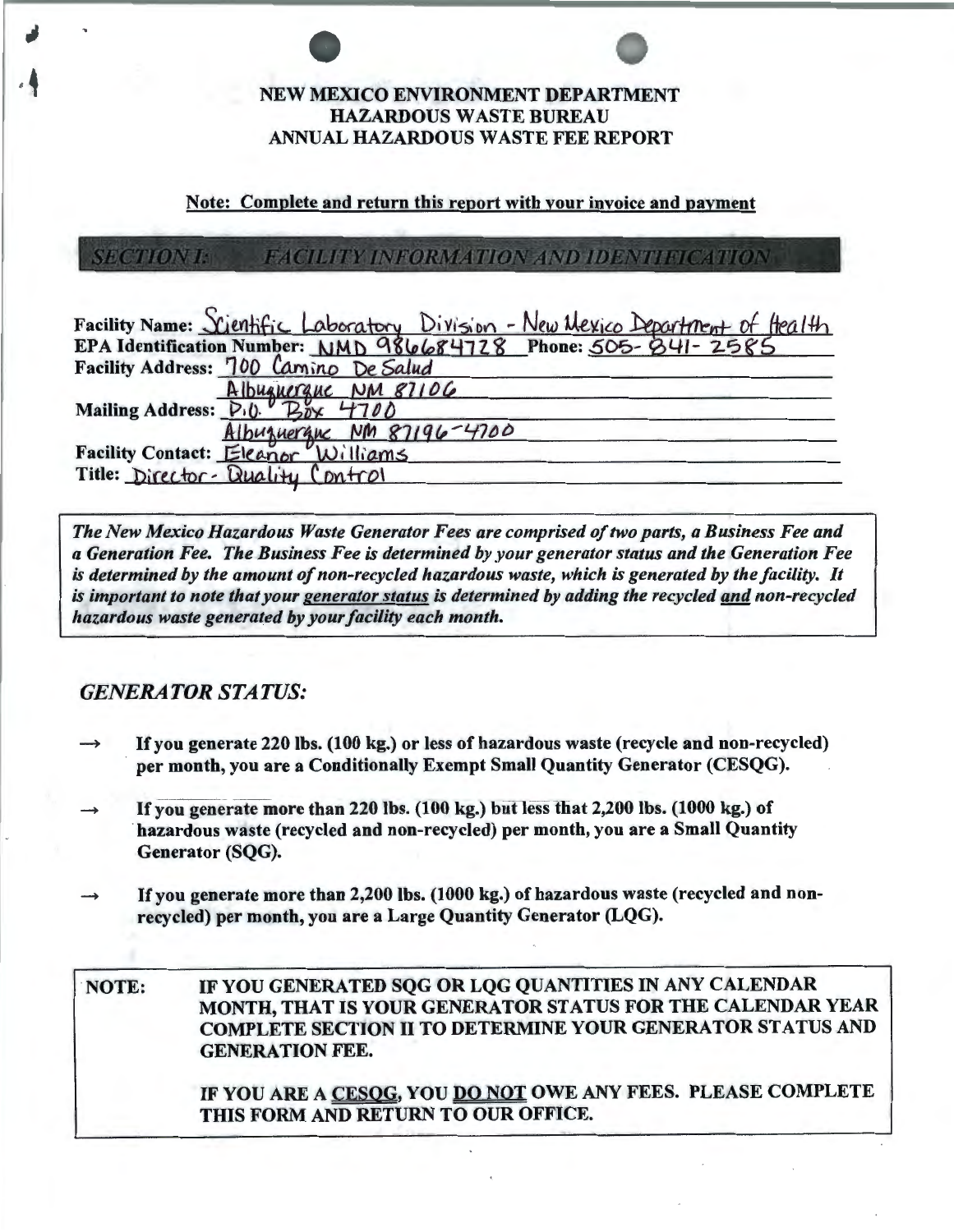### **ANNUAL GENERATION CALCULATIONS**

To calculate the annual generation, use the schedule below. Enter the total amount of hazardous Waste generated per month and then subract the amount of recycled hazardous waste per month. The difference is the amount of non-recycled hazardous waste for which you owe a fee.

| Month           | <b>Total Hazardous Waste</b>     | <b>Recycled</b> | <b>Non-Recycled</b> |
|-----------------|----------------------------------|-----------------|---------------------|
| January         |                                  |                 | 5165                |
| February        | 151b5                            |                 |                     |
| <b>March</b>    | $\frac{1}{2}$                    |                 |                     |
| <b>April</b>    | 151b5                            |                 |                     |
| <b>May</b>      | 51b5                             |                 |                     |
| June            | 5165                             |                 |                     |
| July            | $\tilde{\mathcal{L}}$<br>5165    |                 |                     |
| <b>August</b>   | $\boldsymbol{\mathcal{N}}$<br>b5 |                 |                     |
| September       | bs                               |                 |                     |
| <b>October</b>  | $\simeq$<br>1 <sub>b</sub>       |                 |                     |
| <b>November</b> | 51b5<br>$\simeq$                 |                 |                     |
| <b>December</b> |                                  |                 |                     |
| <b>TOTALS</b>   | $165$ lbs                        |                 | 1451b               |
|                 |                                  |                 |                     |

#### **ANNUAL GENERATION FEES**

Small Quantity Generators shall pay the following fees based on the average monthly amount 1. of non-recycled hazardous waste generated.

| <b>Pounds per month</b> |  |  |  |
|-------------------------|--|--|--|
|-------------------------|--|--|--|

mars links halls

47.74

**SECTION II:** 

Fee per year

Enter appropriate amount

Conditionally<br>Exempt

Large Quantity Generators at a site shall pay the following fees for non-recycled hazardous  $2.$ waste generated for the reporting year, if both hazardous waste and hazardous wastewater were generated at the site, the generator must determine the amounts for each to calculate the fee. Use the following fee schedules for these calculations.

> \$.01 per pound of hazardous waste generated at the site. lbs. for the reporting year  $X \$ s.01 =

b. S.01 per ton for wastewater designated a hazardous waste solely because it exhibits a hazardous characteristic.

tons for the reporting year X  $\$$ .01 =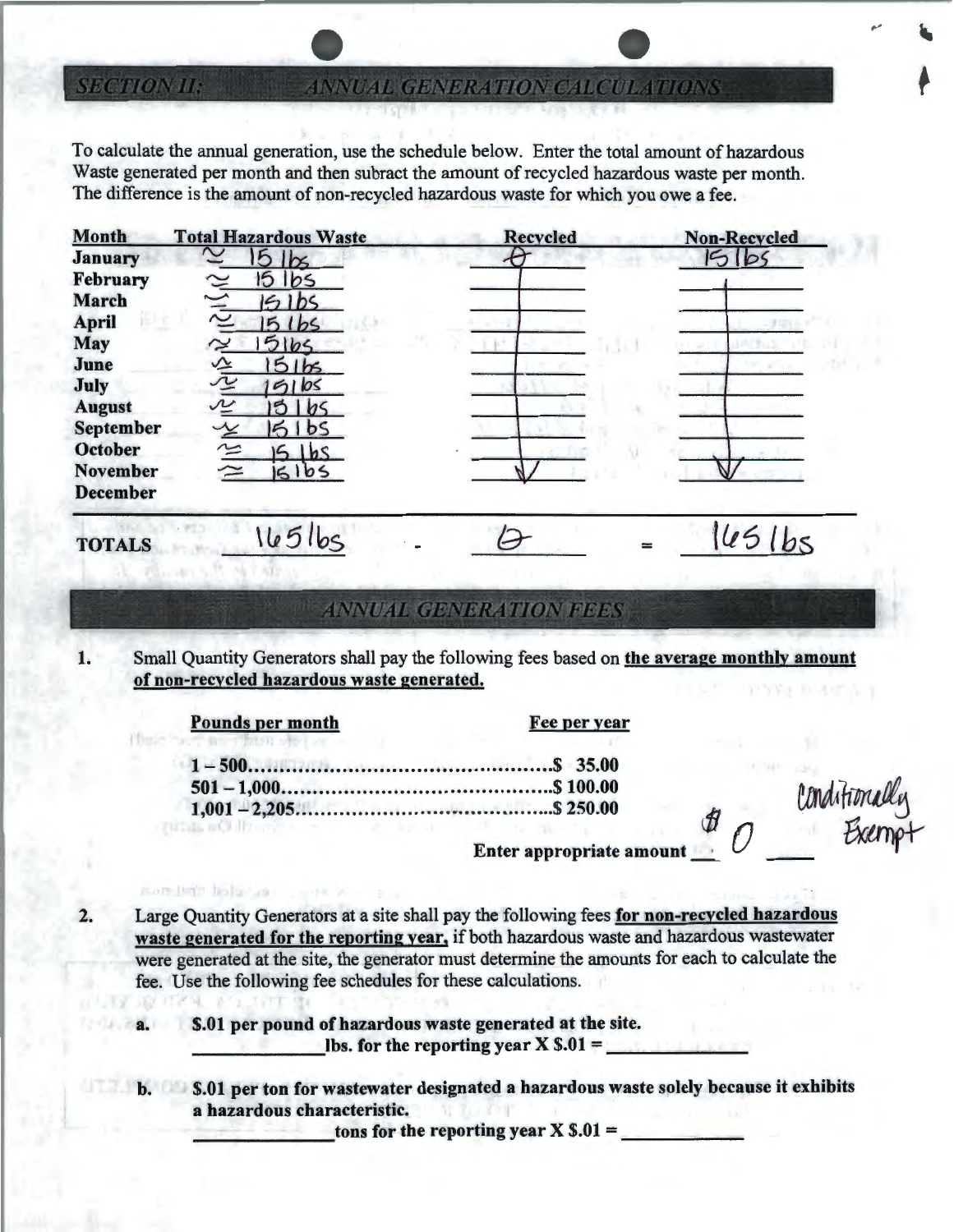CAP FEES: The aggregate amount of annual generation, imported waste compensating and business fees to be paid per person [as defined at 20 NMAC 4.3.107(B)(12)] for any year based on this Part (20 NMAC4.3)shall be limited to :

*Example :If your facility is a treatment, storage and disposal facility and generates non-recyclable*  hazardous waste in amounts which will exceed a total fee greater than the amounts given in the *above table, you only pay the CAP fee indicated.* 

# **SECTION III:**

**SECTION IV:** 

**BUSINESS FEES** 

Based on the generator status determined from Section II, check the appropriate category for this facility and pay the appropriate Business Fee.

| 10.00 | <b>Conditional Exempt Small Quantity Generator \$</b> | 0.00   |
|-------|-------------------------------------------------------|--------|
|       |                                                       | 200.00 |
|       |                                                       |        |

**PAST DUE DEBS** 

Fees owed for previous years are calculated the same as above and are then multiplied by I%. This amount is multiplied by the number of months that fee is past due:

Calculated Fee x 1% x Number of months past due= Late Fee

Example: \$235 x .01 x 10 months= \$23.50

This late fee is added to the calculated fee and the administrative charge of \$100 for the total back fee owed for that year:

Calculated Fee + Late Fee +\$100= Total Past Due Fee

Example:  $$253 + $23.50 + $100 = $358.50$ 

If you are paying past due fees for multiple years, you pay the administrative charge one time only. The fees for each year are due on August 1<sup>st</sup> of the next year. Example: Fees for 1993 were due on August 1, 1994. Please calculate past due fees and enter them below: